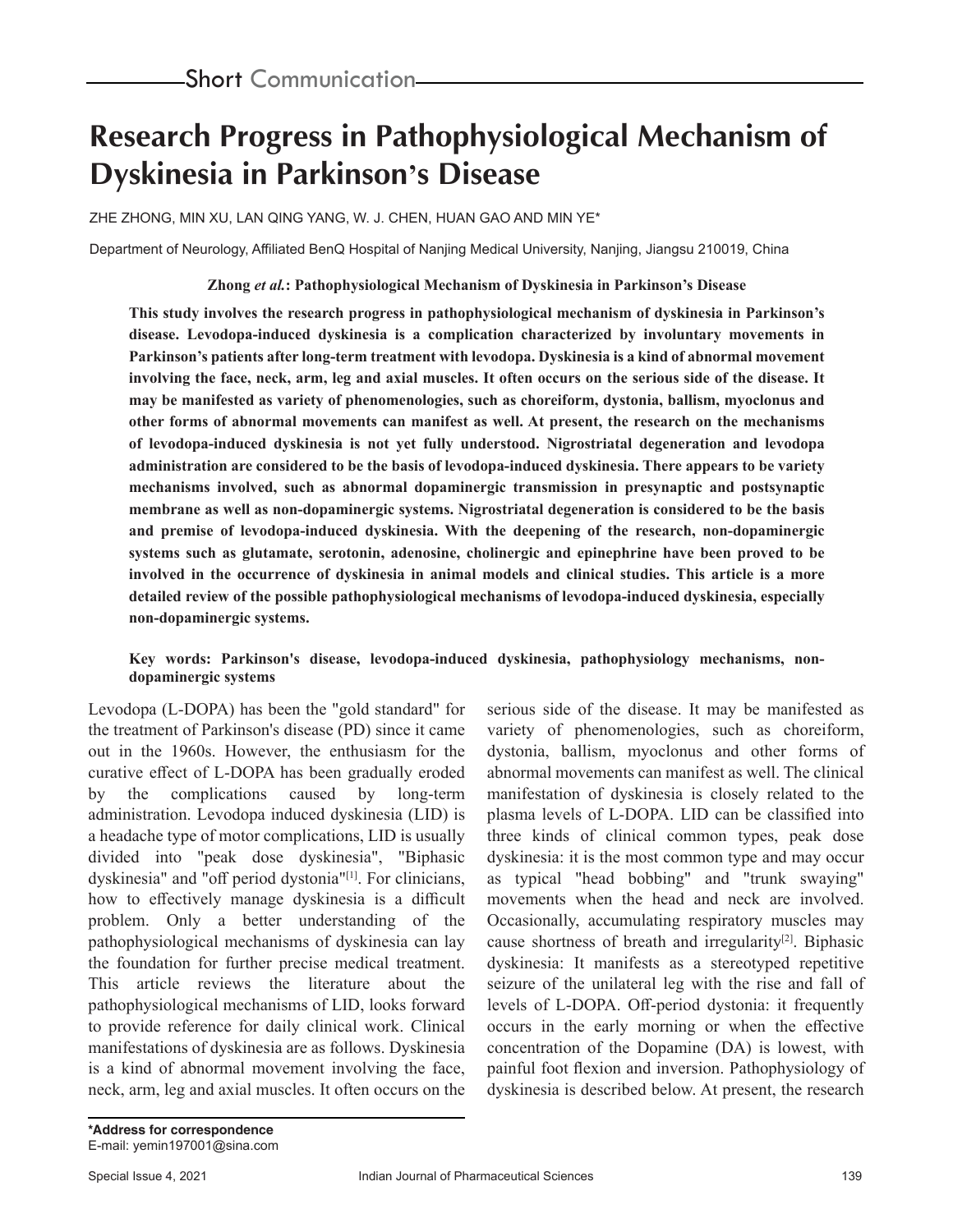on the mechanisms of LID is not yet fully understood. Nigrostriatal degeneration and L-DOPA administration are considered to be the basis of LID. There appears to be variety mechanisms involved, such as abnormal dopaminergic transmission in presynaptic and postsynaptic membrane as well as non-dopaminergic systems. Nigrostriatal degeneration is considered to be the basis and premise of LID. Current studies have shown that healthy control groups and patients with restless legs do not have dyskinesia's after long-term treatment with L-DOPA[3]. The degree of degeneration of the substantia nigra striatum is correlated with the severity of involuntary movement, which are more likely to occur on the affected side $[4]$ . The nigrostriatal system has a good compensatory ability in the early development of disease. On the one hand, it can increase DA conversion and reduce DA reuptake to compensate for the decrease of DA. On the other hand, DA is stored in presynaptic vesicles to maintain the presynaptic DA concentration and the relatively constant stimulation of postsynaptic receptors[5]. As the disease progresses, the storage and conversion capacity of DA in striatum is weakened. The post-synaptic DA receptors are subject to fluctuating stimulation and cause changes in the postsynaptic membrane signaling pathway, leading to the occurrence of LID. Nevertheless, dopaminergic denervation is not sole explanation for the development of LID. L-DOPA administration is another main factor in developing dyskinesia. There is the exact relationship between the L-DOPA administration and the clinical phenotype of dyskinesia<sup>[6]</sup>. Peak does dystonia mostly occurs when the plasma concentration is the highest, biphasic dystonia occurs when L-DOPA just increases and decreases, whereas the off-phase dystonia often occurs when the level is low. In addition, the pharmacokinetics of L-DOPA plays an important role in it. L-DOPA has a short half-life (1.5 h) and rapidly metabolized in plasma, which makes its blood concentration fluctuate greatly. This method destroys the initially impaired presynaptic buffering capacity, exposing the DA receptors to pulsatile, non-physiologic stimulation, which eventually causes the development of LID. Presynaptic mechanism is as follow. As mentioned above, the L-DOPA is converted into DA in the remaining DA neurons and released through vesicles in the early stage of the disease. Since the remaining neurons can compensate for part of the function, the general striatum (sensory nerve conduction (SNC)) loses at least 50 % of the dopaminergic neurons before the PD motor symptoms appear<sup>[7]</sup>. With the progression

140 **Indian Journal of Pharmaceutical Sciences** Special Issue 4, 2021 Postsynaptic mechanism is as follow. It is currently believed that the nigrostriatal degeneration and L-DOPA administration change the function and anatomical structure of the striatum, which cause hypersensitivity to medium spiny neurons (MSN) in the striatum $[9]$ . Increasing evidence suggests that spines dynamically change their density and morphology and that these changes are closely related to synaptic plasticity. It is reported that spine head size increase in the induction of long-term potentiation (LTP) and decrease with long-term depression (LTD)<sup>[10]</sup>. Therefore, it is speculated that the change in the head of the spine process may be the structural basis for the occurrence of LID. In addition, the hypersensitivity of dopamine D1 receptor has gradually received more and more attention in the development of LID. The sensitization of D1 receptor change the coupling efficiency of corresponding G proteins, activation of downstream intracellular signaling molecules, which lead the abnormal gene expression and protein synthesis<sup>[11]</sup>. Moreover, studies have found that the activation of the dopamine D3 receptor can reduce the accumulation of α-synuclein and regulate the intracellular signal transduction mediated by the D1 receptor to participate in the occurrence of dyskinesia's $[12]$ . More and more evidences have proved that complex neurotransmitter networks play an important role in LID. Nondopaminergic neurotransmitters are recognized as being involved in modulation of the basal ganglia and other neural circuits important for movement, which include glutamatergic, 5-HT, adenosine, acetylcholine, adrenaline and cannabis histamines, etc. these additional neurotransmitters have emerged as promising targets for novel treatments. Abnormal activity of glutamate pathway appears to be a main factor in PD patients with  $LID<sup>[13]</sup>$ . Glutamate is the main excitatory neurotransmitter of the central nervous system, among which the ionotropic receptor N-methyl-D-aspartate (NMDA) receptor, alpha-amino-3-hydroxy-5-methyl-4-isoxazole propionic acid (AMPA) receptor and metabotropic receptor (metabotropic glutamate receptor (mGluR)) are closely related to dyskinesia. Further studies have found that the abnormal phosphorylation of striatum NMDA receptor subunits, mainly involves ionotropic glutamate receptors (GluN2A) and (GluN2B) subunits,

of the disease, other cells like endothelial cells, glial cells and 5-HT neurons will compensate decarboxylate L-DOPA into DA, due to lack of a normal physiological regulation mechanism, which will lead to uncontrolled DA release and aggravate DA receptor pulses<sup>[8]</sup>.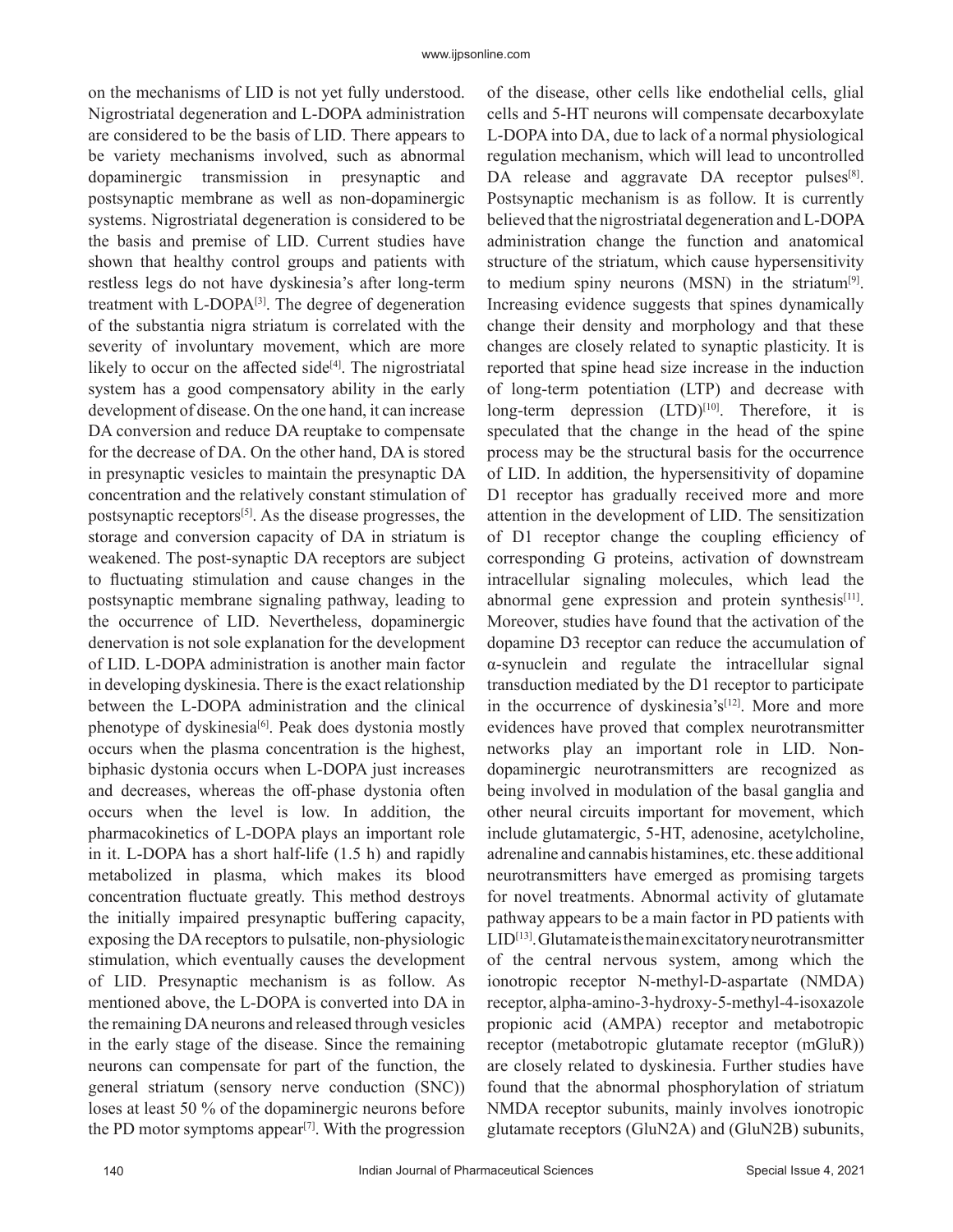which enhance glutamatergic excitatory transmission and involve in the development of  $LID^{[14]}$ . Amantadine is a classic low-affinity, non-competitive NMDA antagonist. ADS-5102, amantadine sustained-release capsule, has shown obvious anti-dyskinesia effects and better tolerance in clinical trials<sup>[15]</sup>. In addition, it was found that IEM 1460, the AMPA receptor antagonist, alleviated the symptoms of dyskinesia in animal models, suggesting that selective splicing of AMPA receptor subunits leads to the change of striatal plasticity and promotes the occurrence of LID<sup>[16]</sup>. Moreover, activation of metabotropic glutamate receptor 5 (mGlu5) receptors can enhance NMDA receptor signal transduction and interact with D1/D5 DA receptors to jointly activate downstream signaling pathways<sup>[17]</sup>. AFQ056, a negative allosteric regulator of mGlu5 receptor, significantly reduced the abnormal involuntary movement scale (AIMS) compared with the placebo group and did not worsen the motor symptoms in a 13 w double-blind controlled trial<sup>[18]</sup>. As mentioned above, serotonergic neurons can produce and release DA when degeneration of nigrostriatal neurons occurs. However, DA is released in a non-physiological and uncontrolled manner, causing irregular stimulation of striatal DA receptors[7].This kind of "false transmitter" has been widely studied for the drug intervention of 5-HT. F13714 and F15599, two highly selective "bias agonists" of 5-HT1A receptor, can reduce the 5-HT level in the striatum on both sides of the rat brain without worsening the Parkinson's symptoms. It is speculated that 5-HT1A receptor can weaken the peak of DA level and mediate the anti-dyskinesia effect, which provides a new idea for the treatment of peak dose dyskinesia<sup>[19]</sup>. It has been further discovered that adenosine receptors are mainly involved in the regulation of dyskinesia. Studies have shown that A2A receptors are highly expressed on (gamma-aminobutyric acid (GABA)) GABAergic neurons and interact with dopamine D2, mGluR5 and NMDA receptors to inhibit D2 receptor-mediated signaling pathways to regulate motor behavior<sup>[20]</sup>. Istradefylline, A2A receptor antagonist, can reduce the "off time" of patients with dyskinesia's, however its efficacy against dyskinesia is still controversial. It is worth noting that it can be effective in combination with low-dose L-DOPA to improve PD motor symptoms $[21]$ . A cholinergic system is a significant factor in mediating striatal function. They modulate striatal output via muscarinic acetylcholine receptors (mAChRs) and nicotinic acetylcholine receptors (nAChRs). MAChRs directly regulate the activity of spinous neurons through M1

and M4 receptors and participate in the expression of dyskinesia. Activation of M1 receptors depresses  $K^+$ currents and enhances Na<sup>+</sup> currents, which increases MSN excitability. By contrast, M4 receptor decreases the excitability of spinous neurons and promotes the formation of LTD. Enhanced cholinergic system is considered to be a main factor in the development of  $LID^{[22]}$ . A number of studies have found that the activation of nAChRs is the main contributor to striatal DA release. In addition, increasing evidence has confirmed that β2\* nAChRs and α7nAChRs play a major role in functional activity. On the one hand, β2\* nAChRs are highly expressed in dopaminergic terminals, on the other hand,  $\alpha$ 7nAChRs is preferentially expressed on glutamatergic afferents. Therefore, nAChRs not only regulate the release of DA from striatum, but also indirectly regulate the activity of MSN to induce the formation of dyskinesia<sup>[23]</sup>. Nicotine is a kind of nonselective nAChR agonist, which shows obvious anti-dyskinesia effect in rodents and primates with dyskinesia. It is speculated that nicotine reduces LID via  $\beta$ 2\* and  $\alpha$ 7 nAChRs<sup>[24]</sup>. However, the direct mechanism between cholinergic receptors and LID is still unclear, which needs further experimental study. Anatomically, the adrenergic system originates from locus coeruleus. It directly stimulates the substantia nigra striatum and affects the release of DA in the basal ganglia. In particular, α2 receptors are highly expressed in GABA neurons, regulating GABA release and activating direct pathways<sup>[25]</sup>. Fipamezole, a clinical potential of selective α2-adrenergic receptor antagonist, can reduce LID of primates with 1-methyl-4-phenyl-1,2,3,6-tetrahydropyridine (MPTP) lesions without affecting its anti-Parkinson's disease effect. Fipamezole (90 mg) significantly reduced dyskinesia in US subjects in a subgroup specific analysis in a multicenter, doubleblind, randomized clinical study in the United States and India. In addition, fipamezole can cause transient elevated blood pressure and its adverse reactions are acceptable<sup>[26]</sup>. In addition to the above mechanisms, non-dopamine systems such as cannabinoid receptors, histamines and opioids are also involved in the formation of LID. Cannabinoid can directly (through cannabinoid receptor on nigrostriatal neurons) and indirectly (by regulating GABA and glutamate release) regulate DA transmission in basal ganglia<sup>[27]</sup>. Preclinical experiments have shown that the cannabinoid type 1 receptor  $(CB<sub>1</sub>)$  may be a potential approach for treatment of LID. It is speculated that the activation of the  $CB<sub>1</sub>$ reduces the release of glutamate and inhibits the direct pathway to produce anti-dyskinesia effects<sup>[28]</sup>.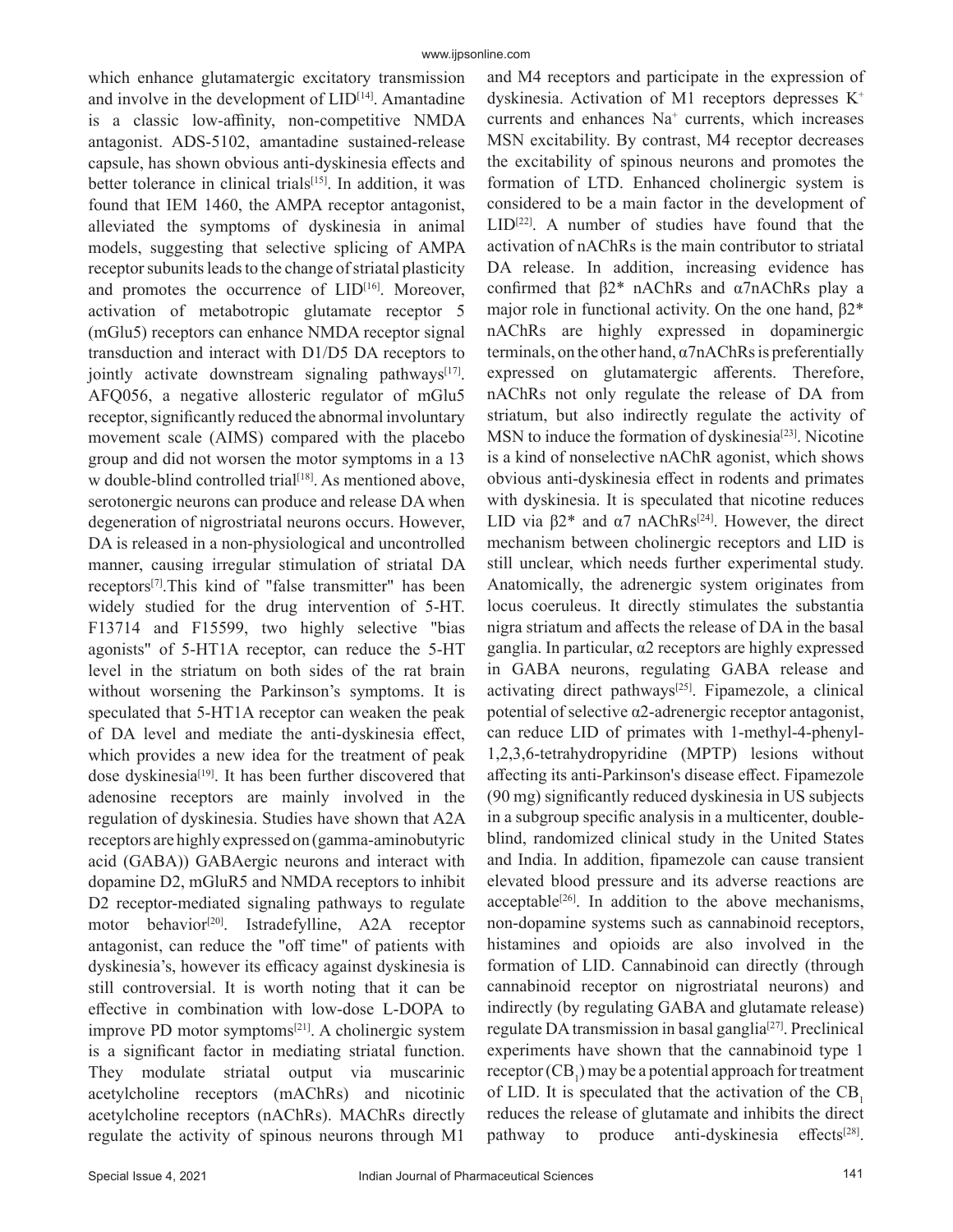Histamine receptor  $H_2$  is highly expressed in striatum pallidum and substantia nigra, which can up-regulate the excitability of cholinergic system and participate in the regulation of  $LID^{[29]}$ . Ramotidine, a clinically available histamine receptor  $H_2$  antagonist, has shown anti-dyskinesia properties in rodent models, however its efficacy has not been proven in clinical trials<sup>[30]</sup>. The opioid peptides and opioid receptors have been linked to the development of LID. Mu-opioid receptor antagonist (ADL5510), can reduce LID in primates at low and moderate doses but failure in higher dose due to loss of selectivity[31]. On the other hand, the activation of μ and δ receptors can change normal activation extracellular signal regulated kinase (ERK1/2) and participate in the development of dyskinesia<sup>[32]</sup>. The pathophysiological mechanism of LID is complex and still remains unclear. Nigrostriatal degeneration and chronic L-DOPA administration plays the basis role of dyskinesia's. Recently, it has been recognized that nondopaminergic systems play an important role of LID. Positive results of non-dopaminergic drugs have been founded by large number of pre-clinical studies. However, these results have not yet been translated into clinical trials. On one hand, the reason of failure may be the poor tolerance and side effects shown in the drug clinical trials, on the other hand, it may be caused by the difference between the animal model and the clinical reality. With the continuous in-depth study of the pathophysiological mechanism of LID, more precise and individualized treatments can be provided for LID in the future.

### **Acknowledgements:**

his work was supported by The Second Affiliated Hospital of Fujian Medical University.

### **Conflicts of interest:**

The authors report no conflicts of interest.

## **REFERENCES**

- 1. Fahn S. The spectrum of levodopa-induced dyskinesias. Ann Neurol 2000.
- 2. Jankovic J. Motor fluctuations and dyskinesias in Parkinson's disease: clinical manifestations. Mov Disord 2005;20:S11-6.
- 3. Jenner P, McCreary AC, Scheller DK. Continuous drug delivery in early-and late-stage Parkinson's disease as a strategy for avoiding dyskinesia induction and expression. J Neural Transm 2011;118(12):1691-702.
- 4. Paille V, Brachet P, Damier P. Role of nigral lesion in the genesis of dyskinesias in a rat model of Parkinson's disease. Neuroreport 2004;15(3):561-4.
- 5. Jenner P. Wearing off, dyskinesia and the use of continuous drug delivery in Parkinson's disease. Neurol Clin 2013;31(3):S17- 35.
- 6. Nicoletti A, Mostile G, Nicoletti G, Arabia G, Iliceto G, Lamberti P, *et al.* Clinical phenotype and risk of levodopainduced dyskinesia in Parkinson's disease. J Neurol 2016;263(5):888-94.
- 7. Grosch J, Winkler J, Kohl Z. Early degeneration of both dopaminergic and serotonergic axons–a common mechanism in Parkinson's disease. Front Cell Neurosci 2016;10:293.
- 8. Cenci MA. Presynaptic mechanisms of L-DOPA-induced dyskinesia: the findings, the debate and the therapeutic implications. Front Neurol 2014;5:242.
- 9. Picconi B, De Leonibus E, Calabresi P. Synaptic plasticity and levodopa-induced dyskinesia: electrophysiological and structural abnormalities. J Neural Transm 2018;125(8):1263- 71.
- 10. Nishijima H, Ueno T, Funamizu Y, Ueno S, Tomiyama M. Levodopa treatment and dendritic spine pathology. Mov Disord 2018;33(6):877-88.
- 11. Perez XA, Zhang D, Bordia T, Quik M. Striatal D1 medium spiny neuron activation induces dyskinesias in parkinsonian mice. Mov Disord 2017;32(4):538-48.
- 12. Solis O, Garcia-Montes JR, Gonzalez-Granillo A, Xu M, Moratalla R. Dopamine D3 receptor modulates L-DOPAinduced dyskinesia by targeting D1 receptor-mediated striatal signaling. Cereb Cortex 2017;27(1):435-46.
- 13. Mellone M, Gardoni F. Glutamatergic mechanisms in L-DOPA-induced dyskinesia and therapeutic implications. J Neural Transm 2018;125(8):1225-36.
- 14. Mellone M, Stanic J, Hernandez LF, Iglesias E, Zianni E, Longhi A, *et al.* NMDA receptor GluN2A/GluN2B subunit ratio as synaptic trait of levodopa-induced dyskinesias: from experimental models to patients. Front Cell Neurosci 2015;9:245.
- 15. Oertel W, Eggert K, Pahwa R, Tanner CM, Hauser RA, Trenkwalder C, *et al.* Randomized, placebo‐controlled trial of ADS‐5102 (amantadine) extended‐release capsules for levodopa‐induced dyskinesia in Parkinson's disease (EASE LID 3). Mov Disord 2017;32(12):1701-9.
- 16. Kobylecki C, Crossman AR, Ravenscroft P. Alternative splicing of AMPA receptor subunits in the 6-OHDA-lesioned rat model of Parkinson's disease and L-DOPA-induced dyskinesia. Exp Neurol 2013;247:476-84.
- 17. Pourmirbabaei S, Dolatshahi M, Rahmani F. Pathophysiological clues to therapeutic applications of glutamate mGlu5 receptor antagonists in levodopa-induced dyskinesia. Eur J Pharmacol 2019;855:149-59.
- 18. Stocchi F, Rascol O, Destee A, Hattori N, Hauser RA, Lang AE, Poewe W, Stacy M, Tolosa E, Gao H, Nagel J. AFQ056 in Parkinson patients with levodopa-induced dyskinesia: 13‐week, randomized, dose‐finding study. Mov Disord 2013;28(13):1838-46.
- 19. Newman-Tancredi A, Varney MA, McCreary AC. Effects of the serotonin 5-HT 1A receptor biased agonists, F13714 and F15599, on striatal neurotransmitter levels following l-DOPA administration in hemi-Parkinsonian rats. Neurochem Res 2018;43(5):1035-46.
- 20. Pinna A, Serra M, Morelli M, Simola N. Role of adenosine A 2A receptors in motor control: relevance to Parkinson's disease and dyskinesia. J Neural Transm 2018;125(8):1273-86.
- 21. Tomiyama M. Adenosine receptors and dyskinesia in pathophysiology. Int Rev Neurobiol 2014;119:117-26.
- 22. Perez XA, Bordia T, Quik M. The striatal cholinergic system in L-dopa-induced dyskinesias. J Neural Transm 2018;125(8):1251-62.